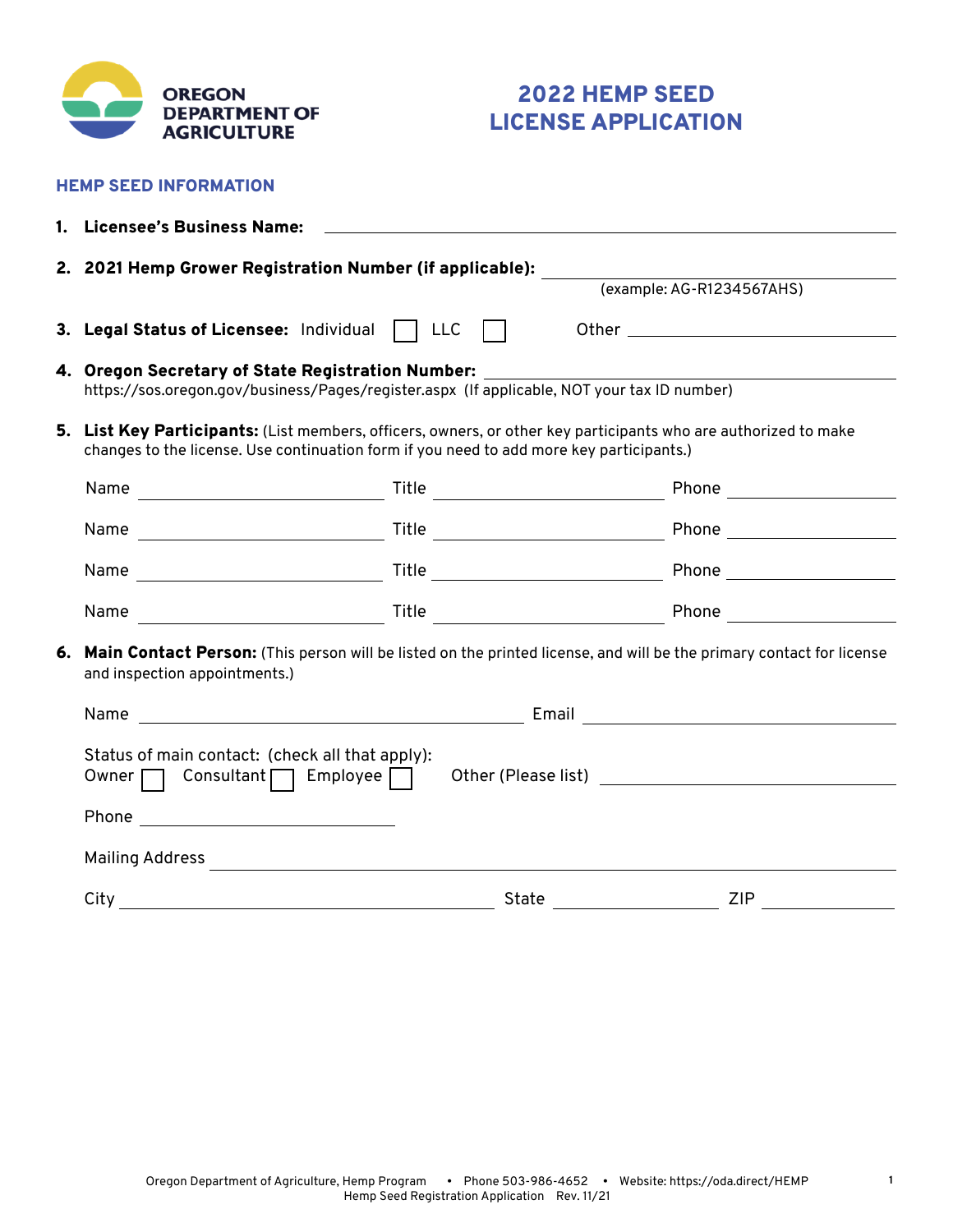# 7. Signature and Acknowledgment

Applicant for license acknowledges and agrees that:

- The information provided is true and correct, applicant's signature is proof of that fact;
- Any information provided to the Department may be publicly disclosed and may be provided to law enforcement agencies without notice to the applicant;
- The Department may enter any field, facility or greenhouse used for production or handling of hemp or agricultural hemp seed and may take samples and test for total THC concentration of the crop, including agricultural hemp seed, as necessary for the administration of the hemp laws;
- All fees lawfully due to the Department must be timely paid;
- If using irrigated water, applicant has or will obtain the appropriate water use permit. Information concerning water use permits can be found at https://oda.fyi/WaterUsePermits;
- If leasing land for hemp production or processing, applicant obtained permission from the land owner prior to applying to grow or process hemp;
- A pre-harvest test for total THC must be conducted for each production area before harvest as required by OAR 603-048-0600.

I (print your name) agree to general conditions that in addition to meeting all laws and regulations pertaining to hemp growers and handlers, ORS 571.260 to 571.348 and OAR Chapter 603, Division 48, all production, storing, processing, handling, packaging, labeling, marketing and selling of agricultural hemp seed must meet all applicable seed laws. Regulations as specified in ORS 633.500 through 633.996 and seed regulations OAR 603-056-0490. By signature below I attest that the information in this application form is true, correct, and the above requirements are understood.

Signature Date

*Keep a copy of this application and all other records associated with your hemp business as required by Oregon Administrative Rule for three years past harvest or disposition of seed. License will not be issued until application has been approved. Do not plant until License is finalized from the Department of Agriculture.*